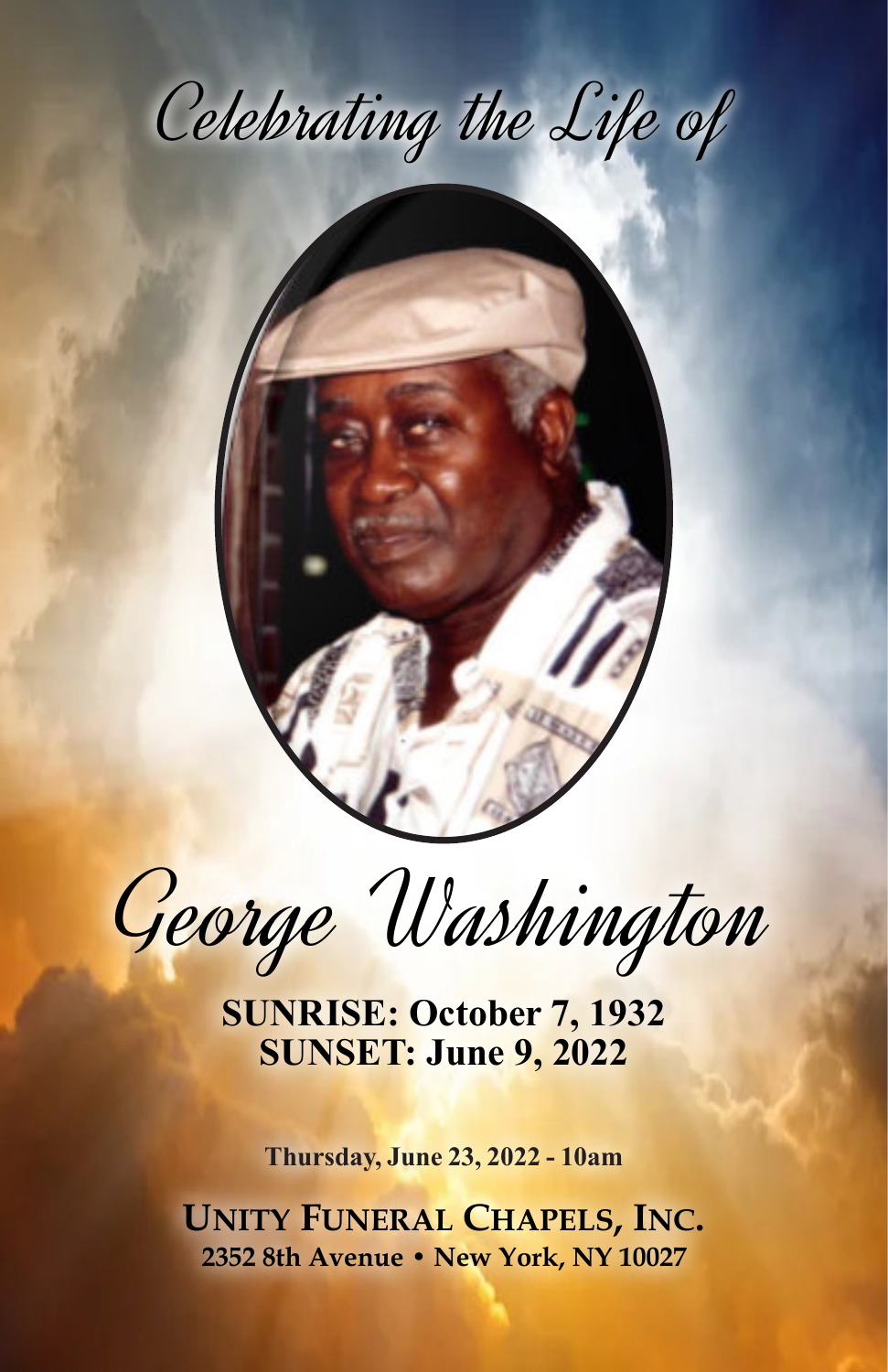Obituary

**George Washington, Jr.** was born on October 7, 1932 in Edisto, South Carolina to Lenora and George Washington, Sr. He was educated in the public school system in Edisto. Nothing was more important to George than his family, but he was also a man of honor, so in 1953 he left Edisto to proudly serve in the US Army. He fought in the Korean War and was honorably discharged in 1955. When he returned stateside, George decided he wanted to see the rest of the country and took a job as a cross country truck driver. Out of all the places he visited, he decided New York City was the place to be! It was there he met and spent his days with his life partner, Clara Morris for the last 68 years.

George loved God and could be found at any time of the day singing old school gospel hymns that brought him comfort. Whether it was a homegoing service or just spending quiet time at home, you can count on him bringing the 'Good News'. He was also an avid baseball fan and could be heard shouting at the television all the time! George enjoyed spending time at his lodge, VFW Charles Young Post, where he would be found often sharing his stories with fellow veterans.

George was an extremely proud and private man. He was sick for quite some time, but refused to depend on anyone other than the Lord. On June 9, 2022, George succumbed to his illness peacefully in his sleep with his family at his side.

George was fortunate to father and raise beautiful children. His heart was big and so was his family.

George was preceded in death by his parents, Lenora and George, sons, Arnold (Simmons), George (Simmons) and Larry (Washington), daughter, Kim (Morris), and brother, Ezekiel (Washington).

Left to cherish and remember the good times are: his beloved "Red" Clara (Morris); his children, Sheila (Simmons), Francine (Nelson) and Davonne (Matthews); his grandchildren, Javon (Morris), Jeremy (Morris), Jamel (Simmons), Andrea (Heyward), Ashanda (Merritt) and Kim (Holmes) his 'Mushy Pooh'; his siblings: Mrs. Minnie (Wright), Georgianna (Williams), Dr. Carrie Mae (Washington), Mrs. Ethel (Curnell) and Mr. James (Washington); and a host of nieces, nephews and great grandchildren including his 'Pookie' Jamirah (Johnson) and his special nephew James (Jimmy), who has always been by his side until the end.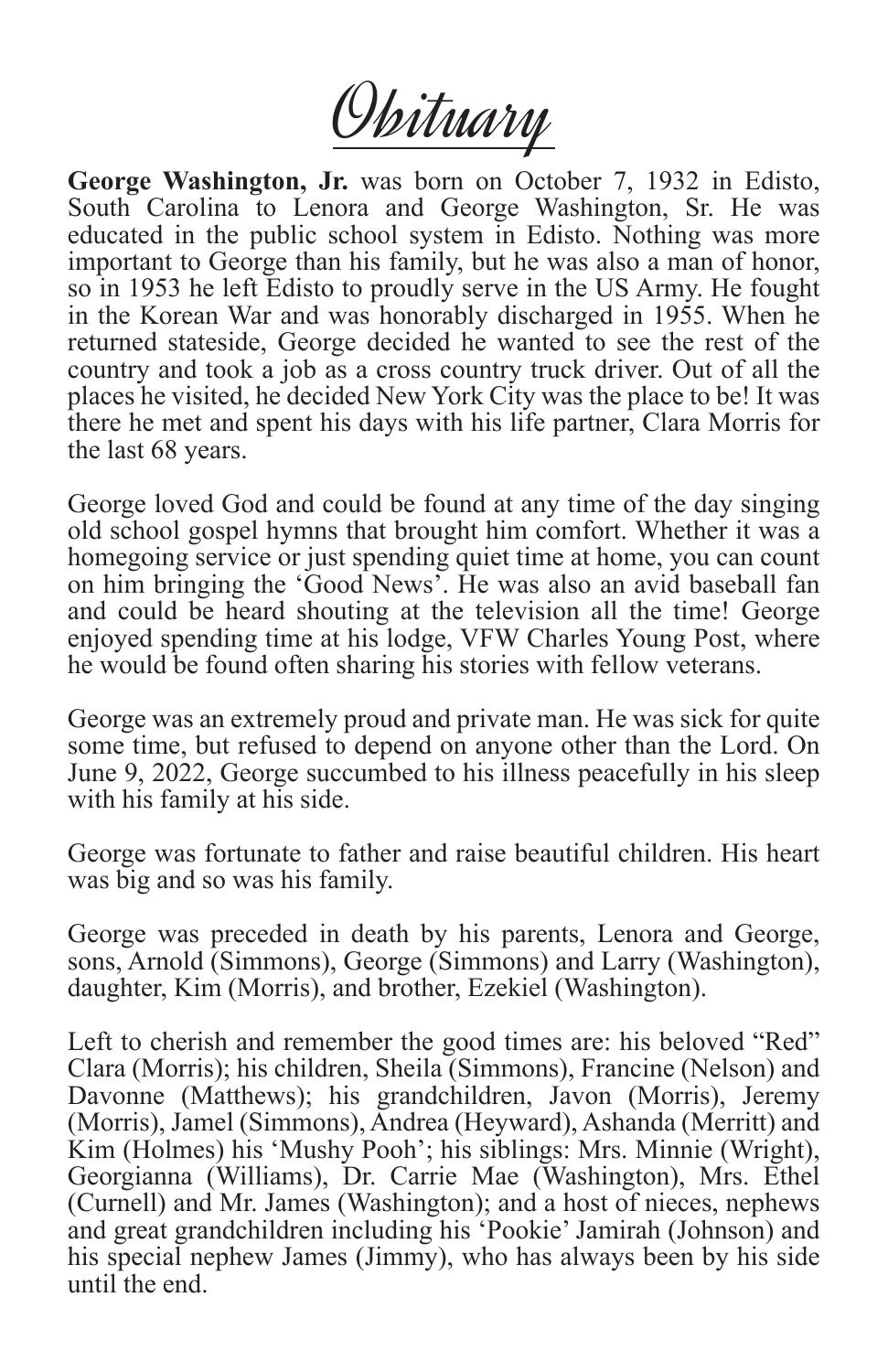Order of Service

**Processional**

**Selection**

### **Scripture Readings**

**Prayer**

# **Selection**

**Acknowledgements** Sheila Simmons

> **Remarks** (Two Minutes)

**Obituary** Jimmy Washington

**Poem** "Safely Home" Jamirah Johnson

## **Eulogy**

### **Committal**

### **Viewing**

## **Recessional**

#### **INTERMENT:**

Calverton National Cemetery Calverton, New York

#### **I'M FREE**

Don't grieve for me, for now I'm free, I'm following the path God laid for me I took His hand when I heard Him call, I turned my back and left it all. I could not stay another day. To laugh, to love, to work or play. Tasks left undone must stay that way, I found that peace at the close of day. If my parting has left a void, Then fill it up with remembered joy. A friendship shared, a laugh, a kiss, Oh, yes these things I too will miss. Be not burdened with times of sorrow, I wish you the sunshine of tomorrow. My life's been full, I savored much. Good friends, good times, a loved one's touch. Perhaps my time seemed all too brief, Don't lengthen it now with undue grief. Lift up your heart and share with me, God wanted me now, He set me free! -author unknown